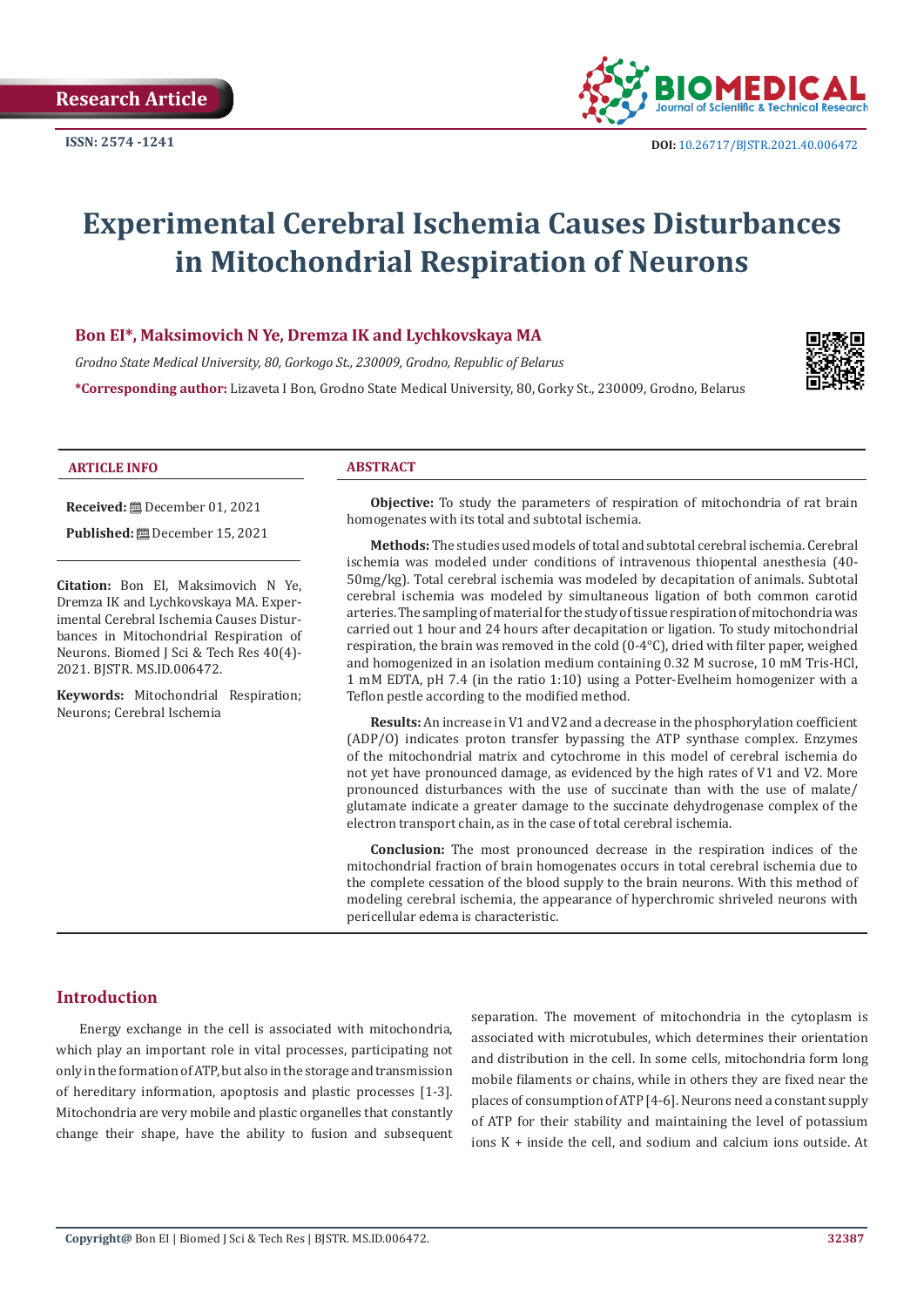rest, the brain consumes up to 20% of the oxygen received by the body. Under normal conditions, effective biological oxidation is the main source of energy-rich phosphate compounds required for the renewal of structures corresponding to the functional activity of cells [5-7]. Elucidation of the mechanisms of development of energy deficiency in ischemic damage is advisable for detailing the pathogenesis, the ratio of damage and compensation processes in this pathology.

### **Materials and Research Methods**

The experiments were carried out on 88 male outbred white rats weighing  $260 \pm 20$  g in compliance with the Directive of the European Parliament and of the Council No. 2010/63/EU of 22.09.2010 on the protection of animals used for scientific purposes. The studies used models of total (TCI) and subtotal (SCI) cerebral ischemia. Cerebral ischemia (CI) was modeled under conditions of intravenous thiopental anesthesia (40-50 mg/kg). Total cerebral ischemia was modeled by decapitation of animals. Subtotal cerebral ischemia was modeled by simultaneous ligation of both common carotid arteries (CCA). The sampling of material for the study of tissue respiration of mitochondria was carried out 1 hour and 24 hours after decapitation or ligation of the CCA. The control group consisted of sham-operated rats of the same sex and weight. To study mitochondrial respiration, the brain was removed in the cold (0-4°C), dried with filter paper, weighed and homogenized in an isolation medium containing 0.32 M sucrose, 10 mM Tris-HCl, 1 mM EDTA, pH 7.4 (in the ratio 1:10) using a Potter-Evelheim homogenizer with a Teflon pestle according to the modified method [8]. Mitochondria were isolated by differential centrifugation.

The nuclear fraction was separated by centrifugation at 600g for 10min (4°C). The resulting supernatant was centrifuged at 8500g for 10min (4°C), the mitochondrial pellet was washed twice in the isolation medium and resuspended to a protein concentration of 35-40mg/ml in the isolation medium and stored in a short tube on ice. Protein concentration was determined by the Lowry method. To study mitochondrial respiration, a concentrated suspension of mitochondria was introduced into a thermostated sealed polarographic cell with an incubation medium in an amount providing a final protein concentration in the cell of 1mg/ml. The incubation medium for recording mitochondrial respiration includes 0.17 M sucrose, 40 mM KCl, 10 mM Tris-HCl, 5 mM KH2PO4, 8 mM KHCO3, 0.1 mM EDTA, pH 7.4. The principle of operation of a 3.0 ml polarographic cell is based on the registration of oxygen uptake by mitochondria using a built-in Clarke electrode at a temperature of 25°C (Figure 1).



**Figure 1:** Polarographic cell for studying the respiratory activity of mitochondria

- $1 \quad$  Cell:
- 2. Thermostatically controlled chamber;
- 3. Clarke electrode;
- 4. Mmagnetic stirrer;
- 5. Sealing plug;
- 6. Channels for dosed anaerobic administration of substrates and ADP;
- 7. A sealing ring;
- 8. Channel for removing air and excess liquid;
- 9. Fitting for connection to an ultrathermostat.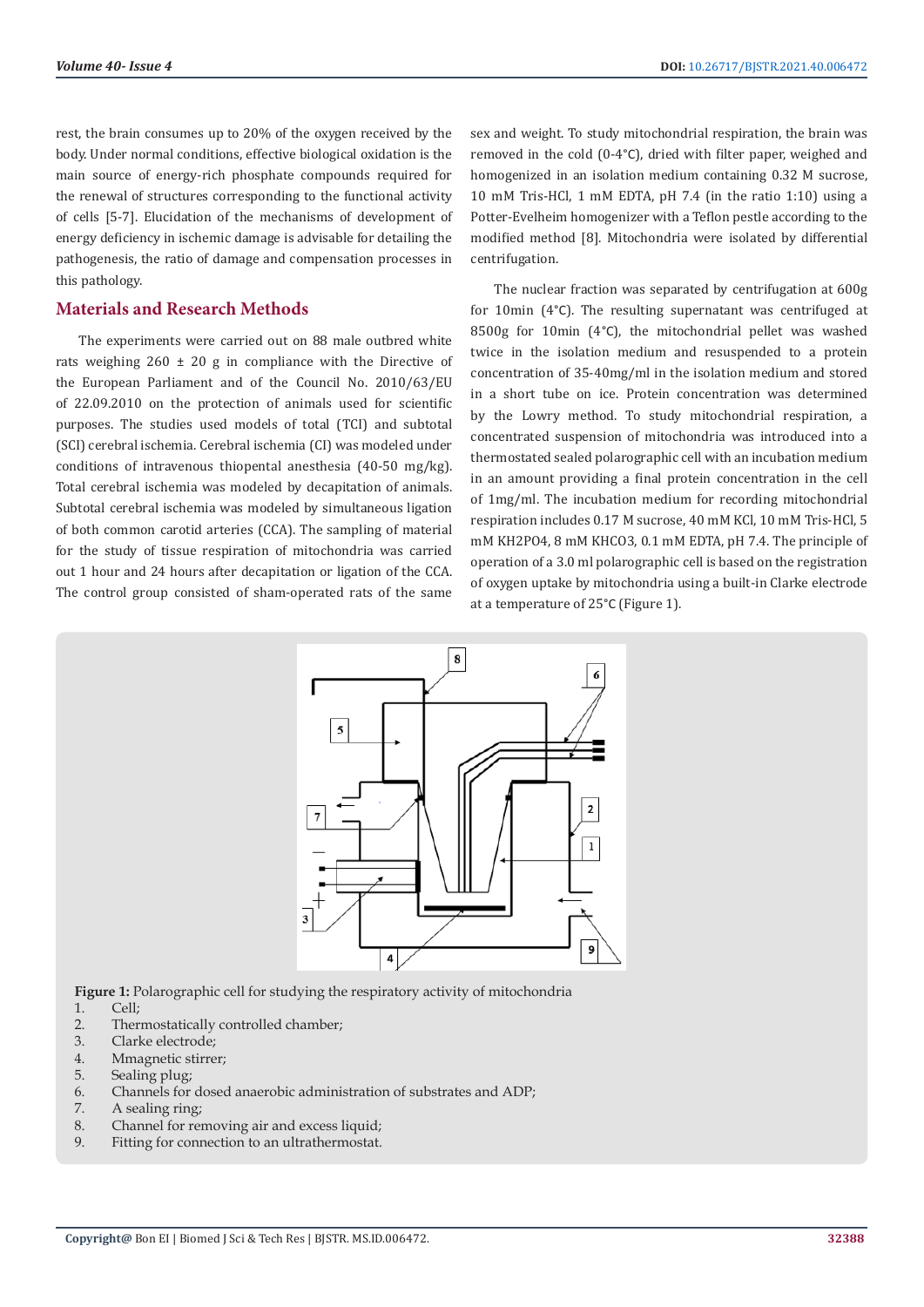Registration of changes in oxygen tension (pO2) in the mitochondrial suspension was carried out using an electronic recorder KSP-4. The Clarke electrode was calibrated by successively blowing air (pO2 of air) and gaseous nitrogen (pO2 = 0 mmHg) through the cell. After recording the rate of basal (endogenous) respiration in the absence of a substrate (V1), respiration substrates (malate - 2 mM/glutamate - 5 mM or succinate - 5 mM) are alternately introduced into the mitochondrial suspension, and then ADP in an amount of 200 nmol/ml. The obtained polarograms are used to calculate the respiration rate of mitochondria in different metabolic states and the coefficients characterizing the conjugation of oxidation and phosphorylation processes. The following indicators of mitochondrial respiration were recorded: V1 - the rate of basal respiration, V2 - the rate of substrate-dependent respiration, V3- - the rate of respiration coupled with phosphorylation (after the addition of ADP), V4 - the rate of respiration after the completion of phosphorylation of the added ADP.

The indicators characterizing the conjugation of oxidation and phosphorylation processes in mitochondria were determined: the acceptor control coefficient (AK = V3/V2), the respiratory control coefficient ( $DC = V3/V4$ ) and the phosphorylation coefficient -ADP/O. The use of solutions of substrates of the complex "malate/ glutamate" and succinate makes it possible to assess the degree of functional activity of the electron transfer chain (ETC) in mitochondria in general, in particular I and II of the ETC complex [9,10]. To prevent systematic measurement errors, brain samples from the compared control and experimental groups of animals

were studied under the same conditions. As a result of research, quantitative continuous data were obtained. Since the experiment used small samples that had an abnormal distribution, the analysis was carried out by methods of nonparametric statistics using the licensed computer program Statistica 10.0 for Windows (StatSoft, Inc., USA). Data are presented as Me (LQ; UQ), where Me is the median, LQ is the value of the lower quartile; UQ is the upper quartile value. Differences between groups were considered significant at p<0.05 (Kruskell-Wallis test with Bonferoni's correction).

## **Results**

Compared with the control, at 1-hour TCI in the presence of the substrate "malate/glutamate", which characterizes the state of the first (NADH-dehydrogenase) complex, the electron transport chain V1 decreased by 65 (58; 67)%, p<0.05, V2 - by 41 (38; 48)%, p<0.05, V3 - by 25 (22; 38)%, p<0.05, and the phosphorylation coefficient - by 78 (71; 84)%,  $p<0.05$ . The rest of the indicators (V4, the coefficient of acceptor control and the coefficient of respiratory control) did not change (p>0.05), (Table 1). In the presence of succinate substrate, which reflects the work of complex II (succinate dehydrogenase) of the electron transport chain, a decrease in the parameters of energy exchange was established: the rate of basal respiration V1 – by 44 (38; 52)%, p<0.05, the rate of substratedependent respiration  $V2 - by 60$  (48; 64)%, p<0.05, respiration rate associated with V3 phosphorylation - by 59 (38; 65)%, p<0.05, respiration rate after completion of phosphorylation of added V4 ADP – by 32 (28; 46)%, p<0.05 [9].

| Groups                     | V <sub>1</sub><br>( $ng$ at $0/m$ in $\times$<br>mg protein) | V <sub>2</sub><br>( $ng$ at $0/min \times$<br>mg protein) | V <sub>3</sub><br>( $ng$ at $0/min \times$<br>mg protein) | V <sub>4</sub><br>( $ng$ at $0/min \times$<br>mg protein) | (V3/V2)<br>Acceptor<br>Control<br>Coefficient | (V3/V4)<br>Respiratory<br>Control<br>Coefficient | (ADP/O)<br>Phosphorylation<br>Coefficient |  |  |  |  |
|----------------------------|--------------------------------------------------------------|-----------------------------------------------------------|-----------------------------------------------------------|-----------------------------------------------------------|-----------------------------------------------|--------------------------------------------------|-------------------------------------------|--|--|--|--|
| Malate/glutamate substrate |                                                              |                                                           |                                                           |                                                           |                                               |                                                  |                                           |  |  |  |  |
| Control                    | 18                                                           | 27                                                        | 51                                                        | 31                                                        | 2,0                                           | 1,6                                              | 2,0                                       |  |  |  |  |
|                            | (14;19)                                                      | (26; 27)                                                  | (48;56)                                                   | (27; 34)                                                  | (1,8,3,0)                                     | (1,6;1,7)                                        | (1,9;2,1)                                 |  |  |  |  |
| TCI 1 hour                 | $6*$                                                         | $16*$                                                     | 38*                                                       | 26                                                        | 2,3                                           | 1,6                                              | $0.5*$                                    |  |  |  |  |
|                            | (4, 9)                                                       | (11;19)                                                   | (32; 39)                                                  | (18;30)                                                   | (1,7;3,5)                                     | (1,5;1,8)                                        | (0,4;0,6)                                 |  |  |  |  |
| TCI 1 day                  | $2*$                                                         | $14*$                                                     | $28*$                                                     | 22                                                        | 1,8                                           | $1.0^{*}+$                                       | $0.0*$                                    |  |  |  |  |
|                            | (2;5)                                                        | (11;19)                                                   | (18;36)                                                   | (18;27)                                                   | (1,7;1,9)                                     | (1,0;1,2)                                        | (0,0;0,0)                                 |  |  |  |  |
| Substrate "succinate"      |                                                              |                                                           |                                                           |                                                           |                                               |                                                  |                                           |  |  |  |  |
| Control                    | 17                                                           | 34                                                        | 66                                                        | 38                                                        | 2,0                                           | 1,8                                              | 1,9                                       |  |  |  |  |
|                            | (15;17)                                                      | (28; 36)                                                  | (65;68)                                                   | (36; 40)                                                  | (1,9;2,3)                                     | (1,7;1,9)                                        | (1,8;1,9)                                 |  |  |  |  |
| TCI 1 hour                 | $q*$                                                         | $14*$                                                     | $26*$                                                     | $26*$                                                     | 1,6                                           | $1,0^*$                                          | $0.0*$                                    |  |  |  |  |
|                            | (6;12)                                                       | (9;17)                                                    | (15; 32)                                                  | (15;30)                                                   | (1,2;1,9)                                     | (1,0;1,0)                                        | (0,0;0,0)                                 |  |  |  |  |
| TCI 1 day                  | $2*+$                                                        | $12*$                                                     | $13*$                                                     | $13*$                                                     | $1,2*$                                        | $1,0^*$                                          | $0.0*$                                    |  |  |  |  |
|                            | (1;3)                                                        | (9;14)                                                    | (11;16)                                                   | (11;16)                                                   | (1,1;1,3)                                     | (1,0;1,0)                                        | (0,0;0,0)                                 |  |  |  |  |

**Table 1:** Respiration indices of the mitochondrial fraction of rat brain homogenates with total cerebral ischemia when using the substrates "malate/glutamate" and "succinate", Me (LQ; UQ).

**Note:** p<0.05 compared with the control group, + - p<0.05 compared with 1-hour TCI, TCI - total cerebral ischemia.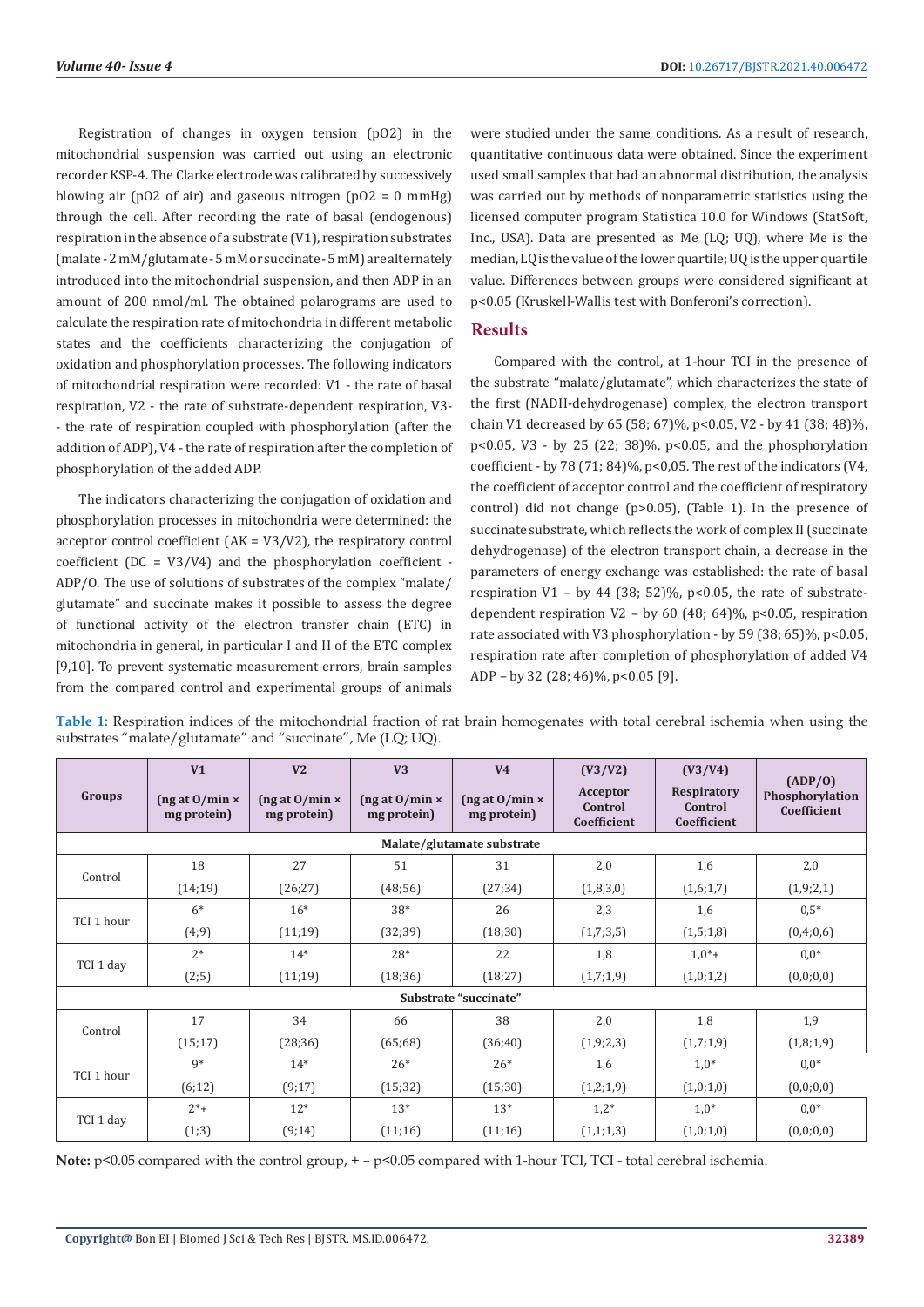The respiratory control coefficient (V3/V4) decreased by 45 (42; 48) % (p<0.05), the phosphorylation coefficient (ADP/O) at 1-hour CTI was zero. The acceptor control coefficient (V3/V2) did not change (p>0.05). The decrease in the rate of basal respiration V1 was more pronounced when using the substrate succinate (by 21%, p<0.05), which indicates a greater damage to the II complex (succinate dehydrogenase) of the electron transport chain (ETC) during TCI. There were no differences between other indicators (p>0.05). Under conditions of 1-day TCI in the presence of the substrate "malate/glutamate" at 1-day TCI, V1 decreased by 90 (82; 96) %, p<0.05, V2 – by 46 (42; 55) %, p<0,05, and V3 – by 45 (39; 56) % (p<0.05), the respiratory control coefficient – by 35 (31; 42) % (p<0.05). Indicators V4 and the coefficient of acceptor control did not change (p>0.05). The phosphorylation coefficient (ADP/O) when using both succinate and malate/glutamate with 1-day TCI, as with 1-hour TCI, was equal to zero. Compared to 1-hour TCI, the respiratory control coefficient with 1-day TCI was 41 (35; 47) %  $less (p<0.05)$ .

There were no differences in other indicators (V2, V3¬, V4, acceptor coefficient and phosphorylation coefficient) (p>0.05), (Table 2). In the presence of succinate, there was a more significant decrease in V1 than with 1-hour TCI - by 90 (84; 95) %, p<0.05, V2 - by 65 (54; 70) %, p<0.05, V3 - by 78 (54; 87) %, p<0.05, V4 - by 67 (59; 81) %, p<0.05. The respiratory control coefficient decreased by 45 (41; 49) %, p<0.05. Compared with 1-hour TCI, the V1 index was 80 (75; 86) % less ( $p$ <0.05) Changes in mitochondrial respiration in relation to the control level when using both substrates were equivalent (p>0.05). In the SCI group lasting 1 hour, compared with the control group, in the presence of malate/ glutamate, V2 increased by 24 (18; 27) %, p<0.05, and the acceptor control coefficient and phosphorylation coefficient decreased by 25 (17; 29) %, p<0.05. Other indicators (V1, V3, V4, respiratory control coefficient) did not change (p>0.05). In the presence of the substrate "malate/glutamate" at 1-hour SCI, the mitochondrial respiration indices V1, V2, V3 and V4 were 89 (82; 93) % higher than at 1-hour TCI, p<0.05, 58 (55; 63) %, p<0.05, 24 (21; 29) %, p<0.05 and 32 (27; 37) %, p<0.05, respectively [10-19].

**Table 2:** Respiration indices of the mitochondrial fraction of rat brain homogenates in subtotal cerebral ischemia when using the substrates "malate/glutamate" and "succinate", Me (LQ; UQ).

| Groups                     | V <sub>1</sub>                          | V <sub>2</sub>                          | V3                                      | V <sub>4</sub>                          | (V3/V2)                            | (V3/V4)                               | (ADP/0)<br>Phosphorylation<br>Coefficient |  |  |  |  |
|----------------------------|-----------------------------------------|-----------------------------------------|-----------------------------------------|-----------------------------------------|------------------------------------|---------------------------------------|-------------------------------------------|--|--|--|--|
|                            | ( $ng$ at $0/min \times$<br>mg protein) | ( $ng$ at $0/min \times$<br>mg protein) | ( $ng$ at $0/min \times$<br>mg protein) | ( $ng$ at $0/min \times$<br>mg protein) | Acceptor<br>Control<br>Coefficient | Respiratory<br>Control<br>Coefficient |                                           |  |  |  |  |
| Malate/glutamate substrate |                                         |                                         |                                         |                                         |                                    |                                       |                                           |  |  |  |  |
| Control                    | 18                                      | 27                                      | 51                                      | 31                                      | 2,0                                | 1,6                                   | 2,0                                       |  |  |  |  |
|                            | (14;19)                                 | (26; 27)                                | (48;56)                                 | (27; 34)                                | (1,8,3,0)                          | (1,6;1,7)                             | (1,9;2,1)                                 |  |  |  |  |
| SCI 1 hour                 | 18                                      | $36*$                                   | 50                                      | 32                                      | $1,5*$                             | 1,4                                   | $1,5*$                                    |  |  |  |  |
|                            | (18;27)                                 | (35;38)                                 | (48;51)                                 | (30; 37)                                | (1,3;1,5)                          | (1,3;1,6)                             | (1,4;1,5)                                 |  |  |  |  |
| SCI 1 day                  | $6^{*}+$                                | $14^{*}+$                               | $27^{*}+$                               | $21^{*}+$                               | $1,1*$                             | $1.4*$                                | $1.4*$                                    |  |  |  |  |
|                            | (1;6)                                   | (6;24)                                  | (8;42)                                  | (7;22)                                  | (0,9;1,3)                          | (1,2;1,5)                             | (0,6;1,6)                                 |  |  |  |  |
| Substrate "succinate"      |                                         |                                         |                                         |                                         |                                    |                                       |                                           |  |  |  |  |
| Control                    | 17                                      | 34                                      | 66                                      | 38                                      | 2,0                                | 1,8                                   | 1,9                                       |  |  |  |  |
|                            | (15;17)                                 | (28; 36)                                | (65;68)                                 | (36; 40)                                | (1,9;2,1)                          | (1,7;1,9)                             | (1,8;1,9)                                 |  |  |  |  |
| SCI 1 hour                 | $27*$                                   | $39*$                                   | $50*$                                   | 40                                      | $1,3*$                             | $1,4*$                                | $1,2*$                                    |  |  |  |  |
|                            | (19;27)                                 | (37; 42)                                | (48; 54)                                | (37; 41)                                | (1,2;1,3)                          | (1,2;1,4)                             | (1,1;1,2)                                 |  |  |  |  |
| SCI 1 day                  | $9*+$                                   | $13^{*}+$                               | $23^*+$                                 | 23                                      | $1,3*$                             | $1,0^*$                               | $0.0*$ +                                  |  |  |  |  |
|                            | (3;14)                                  | (10;20)                                 | (20; 39)                                | (20; 37)                                | (1,2;1,3)                          | (1,0;1,5)                             | (0,0;0,2)                                 |  |  |  |  |

Note: p<0.05 - in relation to the control level, + - p<0.05 compared to 1-hour SCI, SCI - subtotal cerebral ischemia

The respiratory control coefficient did not change (p>0.05), while the acceptor control coefficient was 34 (24; 43) % less, p<0.05, and the phosphorylation coefficient was 66 (58; 73) % more, p<0.05. The decrease in the phosphorylation coefficient with SCI was less significant by  $53\%$  (p<0.05). In the presence of succinate substrate, an increase in the rate of basal respiration V1 was noted - by 38 (34; 42) %,  $p<0.05$ , the rate of substratedependent respiration V2 - by 13 (9; 18) %, p<0.05, rate respiration associated with V3 phosphorylation - by 26 (21; 32) %, p<0.05. These changes indicate a significant decoupling of oxidation and phosphorylation. The respiration rate after the completion of phosphorylation of the added ADP (V4) did not change (p>0.05). At the same time, the acceptor control coefficient, the respiratory control coefficient and the phosphorylation coefficient decreased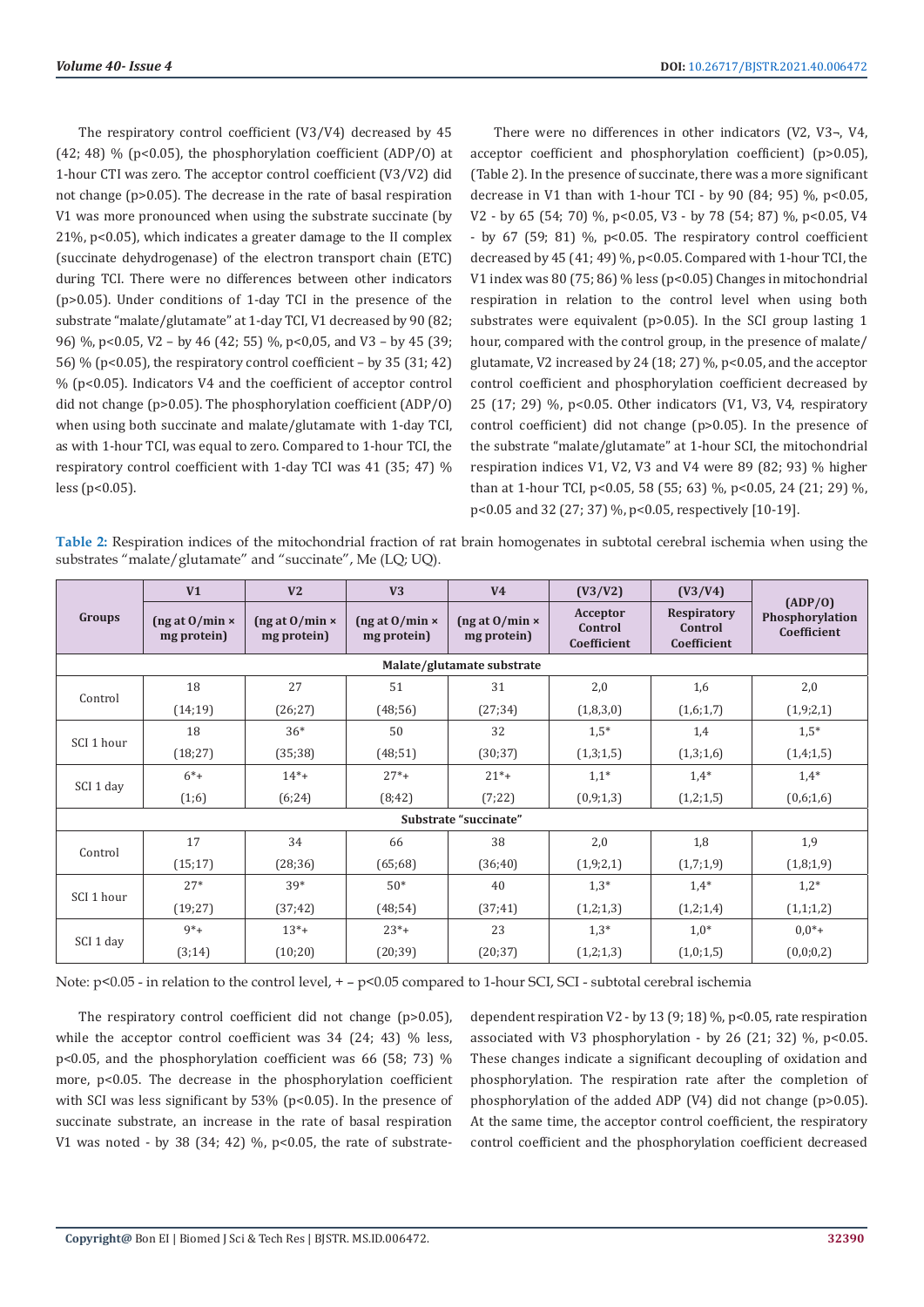by 35 (31; 39) %, p<0.05, 20 (18; 28) %, p<0.05 and by 36 (30; 41) %, p<0.05, respectively, which indicates a decrease in energy production.

Compared with 1-hour TCI, with 1-hour SCI in the presence of the substrate "succinate" the rates V1, V2¬, V3 and V4 were 67 (62; 71) % higher, p<0.05, 64 (58; 68) %, p<0.05, 46 (39; 52) %, p<0.05 and 35 (31; 41) %, p<0.05, respectively. The respiratory control coefficient increased by 30 (24; 36)  $\%$ , p<0.05. The phosphorylation coefficient at 1-hour TCI was zero. When using succinate, the decrease in the respiratory control coefficient was less pronounced with SCI (by  $10\%$ ,  $p<0.05$ ). When using succinate, when using malate/glutamate, in relation to the control level, the phosphorylation coefficient was lower by 11% (p<0.05). Other indicators (V1, V3¬, V4, respiratory control coefficient, acceptor control coefficient) did not differ (p>0.05). An increase in V1 and V2 and a decrease in the phosphorylation coefficient (ADP/O) indicates proton transfer bypassing the ATP synthase complex. Enzymes of the mitochondrial matrix and cytochrome in this model of CI do not yet have pronounced damage, as evidenced by the high rates of V1 and V2, however, a decrease in the coefficients of acceptor control, respiratory control and phosphorylation indicates the separation of oxidation and phosphorylation processes and a decrease in the production of ATP during SCI.

More pronounced disturbances with the use of succinate than with the use of malate/glutamate indicate a greater damage to the succinate dehydrogenase complex of ETC, as in TCI. In the presence of the substrate "malate/glutamate" at 1-day SCI, compared with 1-day TCI, V1 decreased by 66 (60; 71)%, p<0.05, V2 - by 45 (41; 50)%, p<0.05, V3 - by 47 (39; 52)%, p<0.05, V4 - by 34 (27; 39)%, p<0.05, which is more significant than with 1-hour SCI by 87 (72; 94) %, p<0.05, 61 (58; 73)%, p<0.05 and by 46 (41; 52)%, p<0.05, respectively, except for the value of the V4 indicator, which did not change, p>0.05. The coefficients of acceptor control, respiratory control and phosphorylation decreased by 42 (37; 51)  $\%$ , p<0.0; by 12 (9; 18) %, p<0.05 and by 25 (21; 32) %, p<0.05, respectively. In the presence of the "malate/glutamate" substrate, the basal respiration rate V1 was 67% higher (p<0.05), the acceptor control coefficient was 39% lower (p<0.05), and the phosphorylation coefficient at 1-day TCI was zero. Under the conditions of daily SCI in the presence of succinate substrate, a decrease in V1 was noted - by 47 (39; 51)%, p<0.05, V2 - by 62 (54; 66)%, p<0.05, V3 - by 64 (59 ; 68)%, p<0.05, which is more pronounced than with 1-hour SCI by 67 (62; 72)%, p<0.05; by 66 (63; 74)%, p<0.05 and by 55 (49; 59)%, p<0.05, respectively.

The acceptor control coefficient and the respiratory control coefficient decreased by 35 (29; 41) %,  $p < 0.05$  and by 44 (38; 49) %, p<0.05, respectively. The phosphorylation coefficient with 1-day SCI, as well as with 1-day TCI, was equal to zero. Compared with TCI lasting 1 day, with 1-day SCI in the presence of succinate substrate, the V1 rate was 78% higher (p<0.05), and the V3 and V4 rates were higher by 43% (p<0.05). while other parameters did not change (p>0.05). The use of a mixture of malate with glutamate as a substrate for 1-day SCI showed similar changes in mitochondrial respiration parameters as with succinate, with the exception of a higher phosphorylation coefficient - 1.4 (0.6; 1.6),  $p<0.05$ . The decrease in the V1, V2, and V3 indices with 1-day SCI is a consequence of a decrease in the oxygen content for mitochondrial respiration.

The suppression of energy processes was more pronounced than with 1-hour SCI, which reflects an extremely low phosphorylation coefficient. Changes in V1, V2 and V3 indicators at 1-hour SCI and 1-hour TCI were multidirectional. Their increase in SCI is associated with the uncoupling of oxidation and phosphorylation, while a decrease in TCI is associated with a lack of substrates for mitochondrial respiration. The decrease in the rate of basal respiration V1 with 1-day SCI was less pronounced than with TCI: in the presence of succinate - by  $43\%$  (p<0.05), and in the presence of malate/glutamate - by  $24\%$  (p<0.05).

#### **Conclusion**

During cerebral ischemia, damage to the inner mitochondrial membrane occurs due to the activation of free radical oxidation processes [5]. Damage to the inner mitochondrial membrane, in turn, leads to an increase in its permeability and a decrease in the level of the proton gradient due to the transition of protons along the concentration gradient through the formed nonspecific pores into the mitochondrial matrix [13,19,18]. As a result, the efficiency of ATP synthesis decreases, and to maintain the intermembrane potential under these conditions, more substrates and oxygen are required [14-18]. Thus, the most pronounced decrease in the respiration indices of the mitochondrial fraction of brain homogenates occurs in total cerebral ischemia due to the complete cessation of the blood supply to the brain neurons.

With this method of modeling cerebral ischemia, the appearance of hyperchromic shriveled neurons with pericellular edema is characteristic. In their cytoplasm, the destruction of organelles occurs, the disintegration of neurofibrils and neuropil, which indicates their low functional activity. Simultaneous subtotal ischemia also leads to severe irreversible damage to neurons: at the morphological level, this is manifested by a significant increase in the number of hyperchromic shriveled neurons. Their predominance in the population of neurons in the SCI group corresponds to the inhibition of respiration of the mitochondrial fraction of brain homogenates.